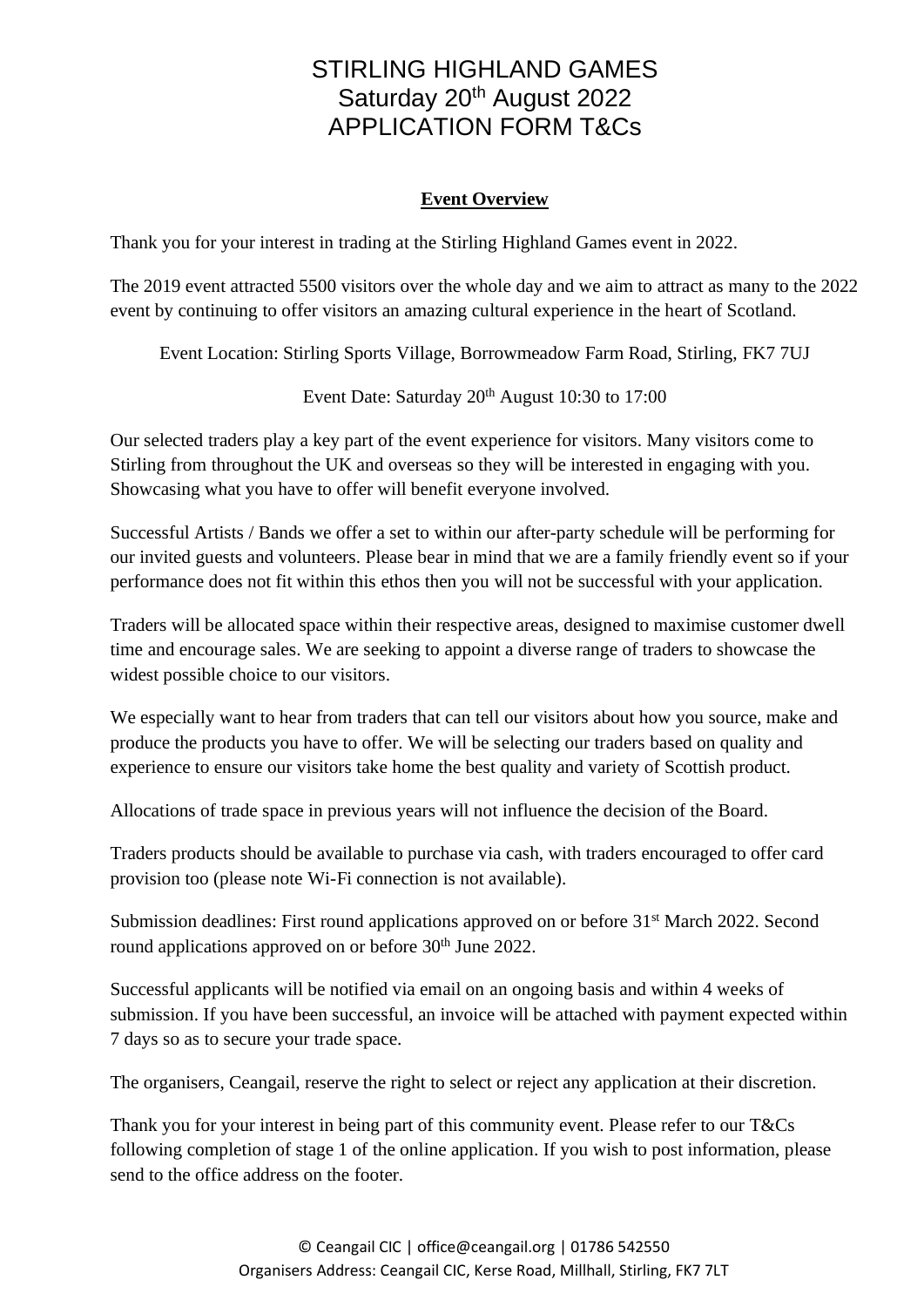#### **Traders Applications for the following categories are welcomed:**

#### □ Stand Alone aesthetically appealing **Mobile Hot Food Trader** units **(5 available)**

We invite submissions from quality hot food service providers / producers who offer a specialist hot food provision. Please note this is a single track in and out so manoeuvring is limited but you will be guided in if necessary. There is no space for additional vehicles on site.

### Stand Alone aesthetically appealing **Mobile Hot Drinks Trader** units **(2 available)**

We invite submissions from hot drinks unit service providers who offer a specialist coffee / tea provision. Please note this is a single track in and out so manoeuvring is limited but you will be guided in if necessary. There is no space for additional vehicles on site.

### Stand Alone aesthetically appealing **Mobile Ice Cream Trader** Unit **(1 available)**

We invite submissions from a Scottish based ice cream vendor who offers a range of specialist ice cream options. You will be located at the edge of the highland games field next to the tree line.

#### Specialist **Food & Drink Producers (20 available)**

We invite submissions from food & drinks producers around Scotland who can offer take home Scottish produce. Sampling is welcomed to encourage sale of product. Your 3m x 3m trade space will be allocated within our hired marquee. Tables, chairs and a 1 x 16amp socket can be provided if booked in advance.

### Specialist **Craft Drink Producers (4 available)**

We invite submissions from drinks producers around Scotland who offer a specialist craft beer or spirit provision as a bar service. Your 6m x 6m trade space will be allocated within our hired marquee. Tables, chairs and a 1 x 16amp socket can be provided if booked in advance.

### Specialist **Outdoor Catering Providers (1 available)**

We invite submissions from a local outdoor catering provider who can deliver a creative finger food style menu for our Chieftains Gathering Marquee which plays host to Games Chieftains, Sponsors and invited guests. You will be based within a small servery area at the side of the marquee which overlooks the highland games field.

### Specialist **Market Traders including Arts | Crafts (20 available)**

We invite submissions from business traders who can offer a quality product that will enhance visitor experience at the event. Your 3m x 3m trade space will be allocated within our hired marquee. Tables, chairs and a 1 x 16amp socket can be provided if booked in advance.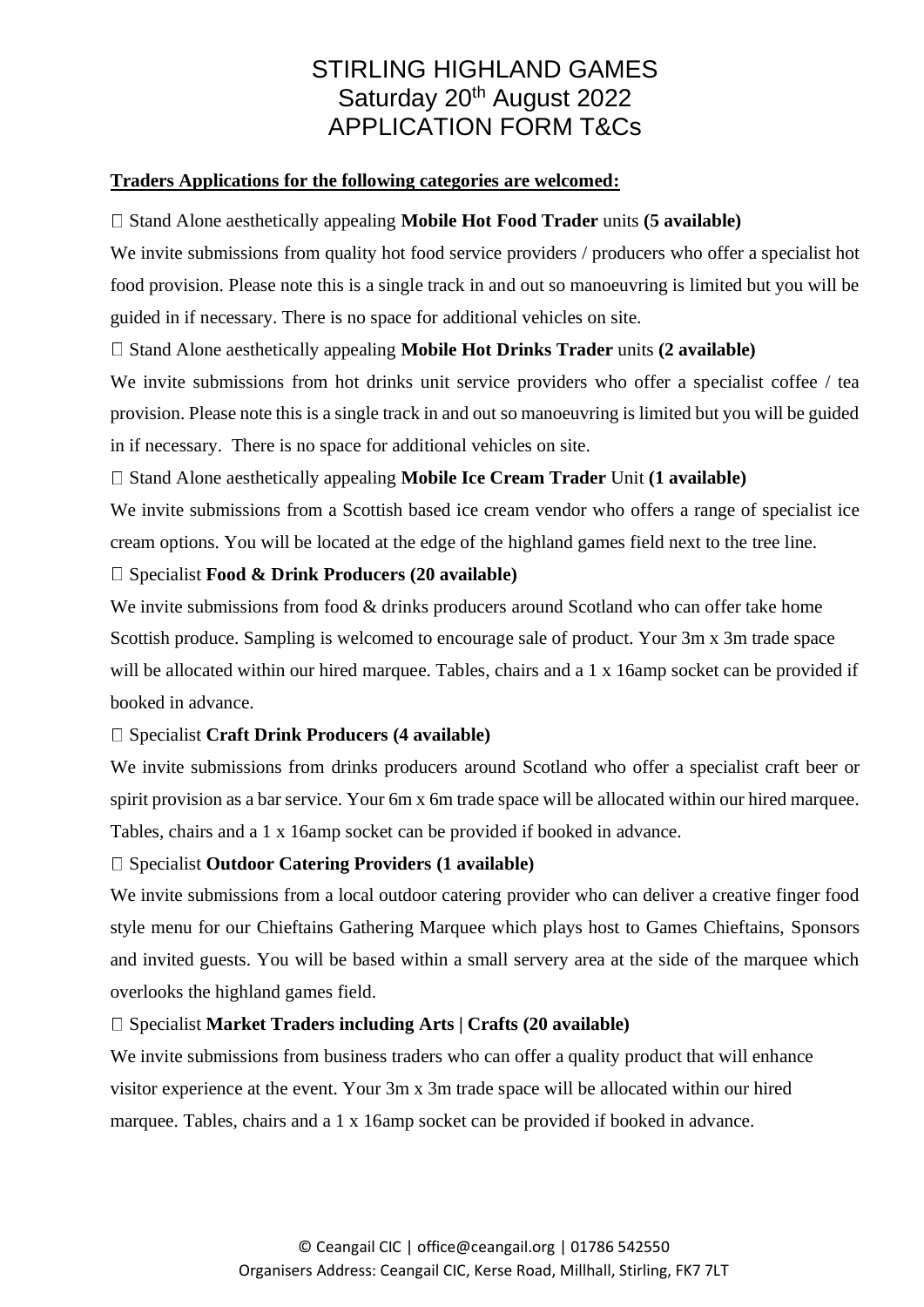#### **Terms & Conditions for Traders Space Applications**

1. In these Terms and Conditions, Trader, Exhibitor, artist, performer includes any person, group, firm, company or organisation to whom an application space or time has been allocated. The term "Organiser" refers to Ceangail CIC event organiser. The terms "Games" and "Event" refer to Stirling Highland Games event. The term "Site" refers to the event Site and outlined surrounding space at Stirling Sports Village, Stirling.

2. Open ground space will be reserved for Trade Space Providers who have received official notification from the organiser. The organiser reserves the right to refuse a Trade Space Provider set up to trade if they deem a product unworthy or if a Trade Space Providers space has not been paid for in full before the agreed time.

3. All Trade Space Providers acknowledge they have the proper infrastructure to be able to deliver their suggested offering in their application form.

4. All Trade Space Providers fees must be paid for in full within 7 days of invoice. A refund will only be given if the organiser is deemed to be at fault.

5. All approved Trade Space Providers must set up on Friday 19<sup>th</sup> August or if agreed with the organisers, prior to 08:00am on Saturday 20th August. This is due to on site Health & Safety.

6. In the interests of public safety, no Trade Space Providers may move any vehicle and/or trailer between 09:30 and 17:00 unless explicit and prior permission has been authorised by the organiser.

### 7. **There is no space available for vehicles to sit next to the Traders space**.

8. Approved Trade Space Providers have a limit of 2 Adult entry tickets included with the Traders Application fees for individuals solely managing the trade space. Additional entry tickets can be included in the application or at £5 on the day.

### 9. **Traders are NOT permitted to sub-let whole OR part of their allocated space.**

10. Trade Space Providers must stay within their allotted space at the site and must leave their trade space as they find it - **free of litter and waste at the end of the event. Any cost incurred from left waste will be pursued through a debt collection agency.**

11. No loudspeakers, megaphones or other voice enhancing equipment may be used.

12. Trade Space Providers are solely responsible for the security of their goods and services. All staff on the trade space should be fully familiar with any equipment that is to be used including any emergency procedures that may arise during the course of the event.

13. Traders offering food and drinks for sale to the public must comply with all relevant sections of the Food Safety Act 1990, Food Safety (General Food Hygiene) Regulations 1995 and the Food Safety (Temperature Control) Regulations 1995. Environmental Services Officers from Stirling Council may be in attendance at the event.